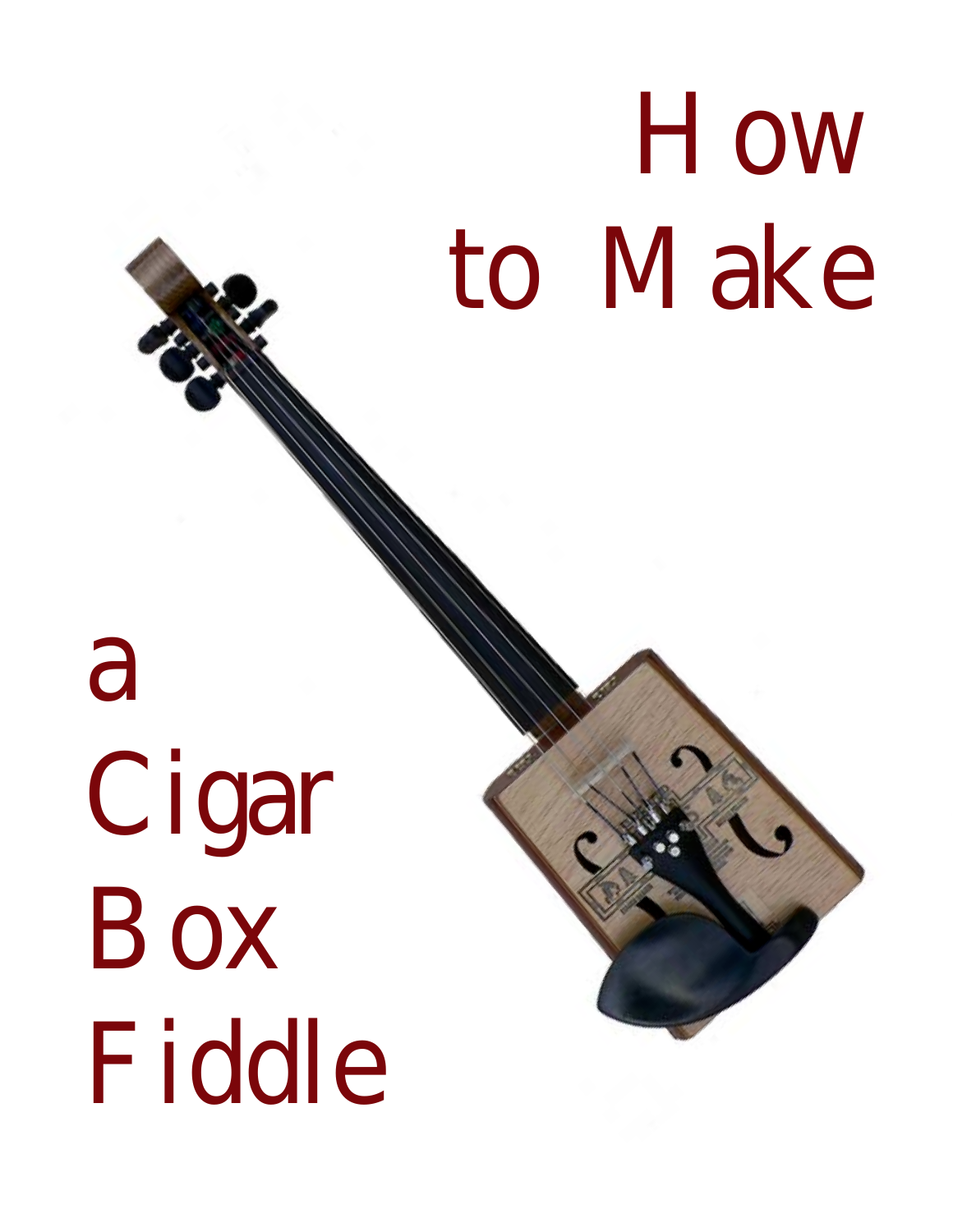## Cigar Box Fiddles have been known since the Civil War.

Wooden cig ar boxes had entered commerce by the middle of the 19th century, and provided ready material for the musician who did not have access to a store boug ht instrument.

Most cig ar box instruments have been a handy substitute for the real thing, made by musicians, not luthiers. Consequently, most examples are of poor, homespun quality. Usually, they



*Earliest known image of a Cigar Box Fiddle.*

have been discarded as soon as a "real" instrument was available.

## My inspiration is to create modern cigar box fiddles as real musical instruments.

The essential dimensions of a full sized, classical violin are observed. Bass bar and sound post are installed in the body. Good quality boxes are selected. Hig h quality materials made to modern design are incorporated. These instruments are gently humorous and unpretentious. They are also rock solid, well made and good players.

Here then, is how to make a modern cigar box fiddle.

The first challenge is to find a good quality cigar box of the right dimensions, well made and with interesting graphics. A standard full sized violin has a middle bout only about 4-1/2" wide. This allows room for the bow to approach the 1st string at an angle without contacting the body. Consequently, the selected box must be rather narrow. The box must also be within a



*Laying out the basic shape.*

specific range of leng th and thickness.

I have found the best way to support the tremendous stress that the strings put on the instrument while allowing a modest cigar box to vibrate freely is to "float" the box on a hardwood strut that is of a piece with the neck.

The neck portion of my desig n is of conventional size and shape. The strut portion is modified for each instrument to properly position the box relative to the neck and the

eventual position of the bridge. The shape is made as graceful as possible within these dimension limitations. It also tapers from the heel to withstand the static force applied by leverage from the string fixing point at the tail pin.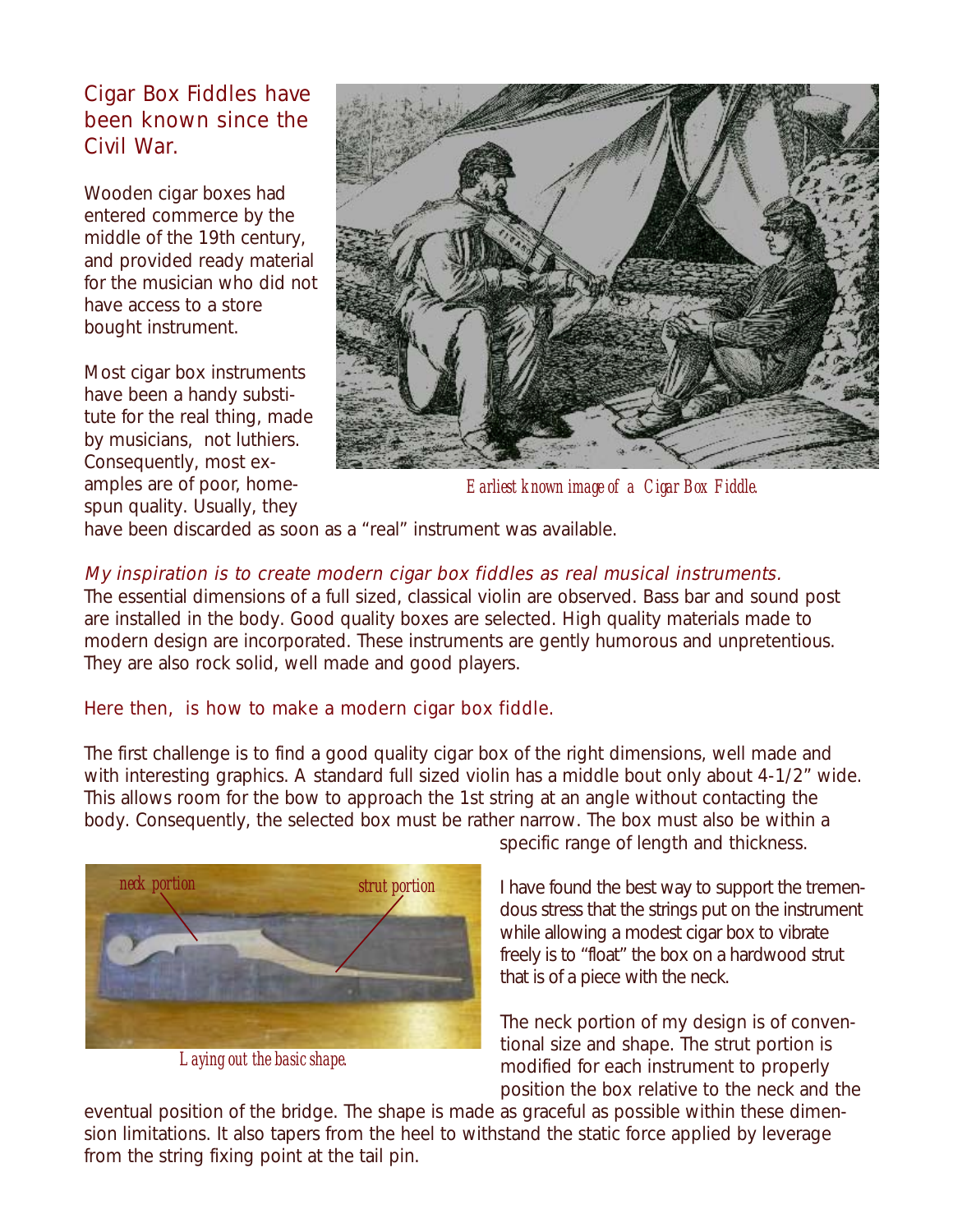

*Bandsawing the rough blank.*

After laying out the main neck/strut piece, it is bandsawn to roug h shape. Shown here is a piece of Black Walnut that was boug ht from the mill in 8/4 x 6 dimension. The full 2 inch thickness of this board allows room for an eventual scroll and a wide base at the tail end of the strut. Later in the building process, the middle part near the neck and heel will be narrowed considerably.

Additional roug h shaping is done with the drill press and bench sander to g et the blank closer to its eventual form.

1/4" pilot holes are drilled for the tuning pegs.

The surface that will receive the fing erboard is sanded flat and smooth. It must be straig ht, square and in line. This is a critical surface, as all other parts of the fiddle will be assembled relative to the fing erboard.

The fing erboard position and centerline are marked off. The sides of the neck and peg box cheeks are sawn off.

After roug h shaping, the fing erboard is glued to the neck blank.

A NOTE on neck shape and fing erboard thickness: My necks are thicker than most standard violins, and I leave the fing erboards thicker



*Attaching the fingerboard.*

also. This part of the fiddle withstands a lot of stress caused by string tension. I am probably overcautious and will probably thin these parts more in the future.



*Hollowing out the peg box.*

After the fing erboard sets over nig ht, the peg box is cut out. I have broken several necks doing this, so I prefer to do it early in the process. If I break it now, not too much is lost.

I use the drill press and a large bit to drill out most of the material in the opening, and square it up with hand chisels. The shape of the box and cheeks will be fine tuned later. It is a convention to paint the inside of the peg box black or umber. This improves the visual appeal of this part of the fiddle.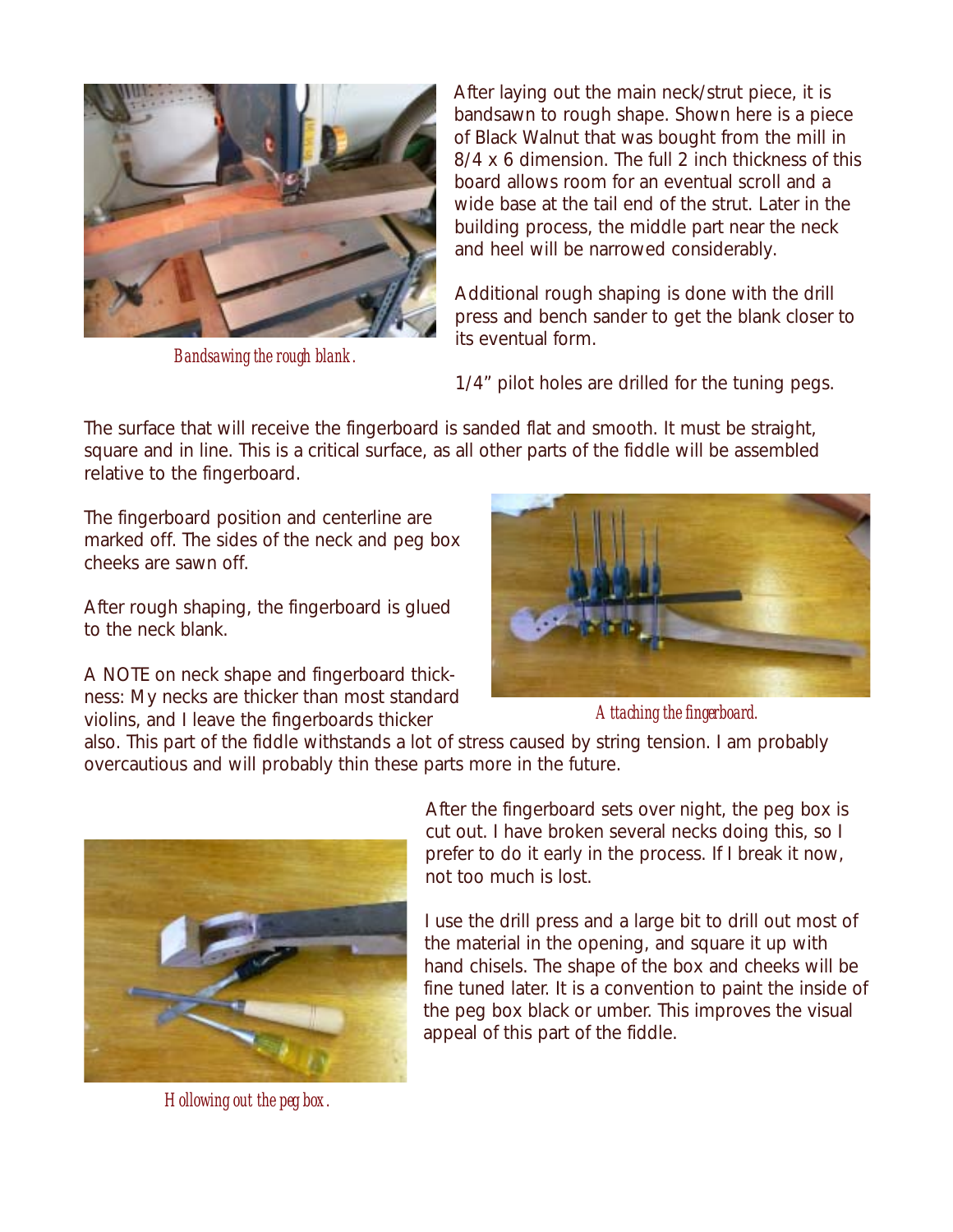

*Shaping the neck*

Next, I spend a lot of time shaping the neck. This is the part of the fiddle that the player most closely experiences.

When I was in art school in the 70's, one of the wacko trends was "handies". These works of art were not visual, but tactile. You could close your eyes, touch the art, and get the art experience. While that art movement never got rolling, the idea is very important. If this fiddle doesn't fit your hand, you won't play it.

I do use a flex shaft for some rough work. However, more time is spent hand filing and

sanding this part of the instrument than I spend on any other process.

I continue to develop my ideas and desig ns for the neck, strut and scroll.

After shaping the neck, the strut portion of the blank must be shaped. Here is where the final fit of the body to the neck are determined. Working with the somewhat random dimensions of the

box, I have to be sure that the neck angle to the box will result in a proper string setup. The body will eventually have a chin and shoulder rest which must fit a human body. The angle of the string s must deliver downward force within acceptable limits. The bow must be able to play the 1st string without striking the box.

After fine tuning the eventual fit of the box to the strut, the piece is sanded down to a fine g rit for final finishing.

The box bottom is then affixed to the strut. I have experimented with several methods of attaching the box, and have settled on epoxy cement. This best



*Attaching the box bottom.*



*Cutting the ff holes.*

allows me to transmit the string tension throug h the tail block to the strut, while leaving the sides and top of the box to vibrate freely. I usually use brass screws as indexing pins.

While the box bottom cures, I spend time on the top. The ff holes are carefully positioned relative to the eventual position of the bridge. I also consider the g raphic elements present on the box top. The ff holes are cut on a scroll saw. Final shaping is done with a knife and file. I usually use the g raceful Stradivarious desig n.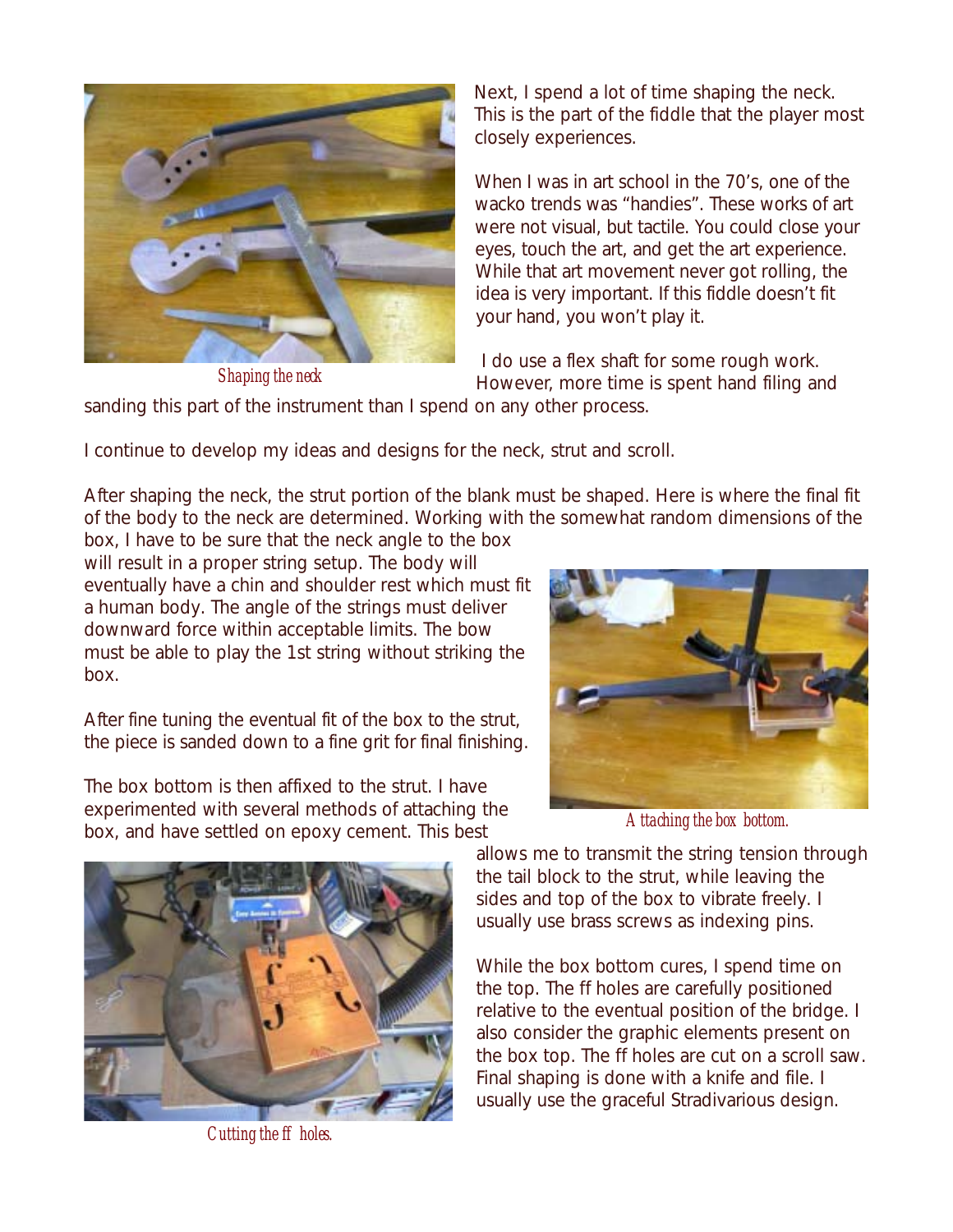

*Installing the bass bar.*

The bass bar is glued to the underside of the top.

Volumes have been written on the correct size, shape, material, positioning, arch, etc. etc. of the bass bar in a classical violin. The purpose of the bass bar is to create an area of the top that will vibrate in relatively long er waveleng ths, creating the lower tones and partials.

The bass bar is mounted on the bass side of the top, under the bass leg of the bridge in relatively the same position as prescribed for a standard violin. It is a thin triangle in cross-section and has scalloped

ends. It extendss sound vibrations over a large section of the top.

The sound post is positioned just behind the treble leg of the bridg e. Its purpose is to promote a lateral rocking motion of the bridge which drives vibrations into the top, and through the bass leg of the bridge into the bass bar. Faster vibrations are promoted on the treble side of the body ahead of the sound post, and slower vibrations on the bass side.

 Just for fun, I leave the tops of these boxes functional. If you take the string s off, you can open the box and put cig ars in it. To save the owner the problem of trying to reset the post after opening the body, I glue them in with hide glue.



*Measuring for the sound post.*

By now the body bottom has cured, and it's time to install the tail block.

Here's what's going on: The strings will be attached to the tailpiece, which will attach to the tail pin, which is installed in a hole drilled through the lower edge of the body into the tail block.



*Installing the tail block.*

When the strings are tensioned, there will be tremendous pressure trying to lift up the tail pin towards the peg box. To resist this pressure, the tail block applies downward leverage on the strut through the bottom of the box. And that is where the streng th lies. The strut takes the stress, and the box floats.

The tail block must be of hard wood. I often use maple or walnut scraps left from roug hing out the neck. The block is drilled then taper reamed to accept the tail pin.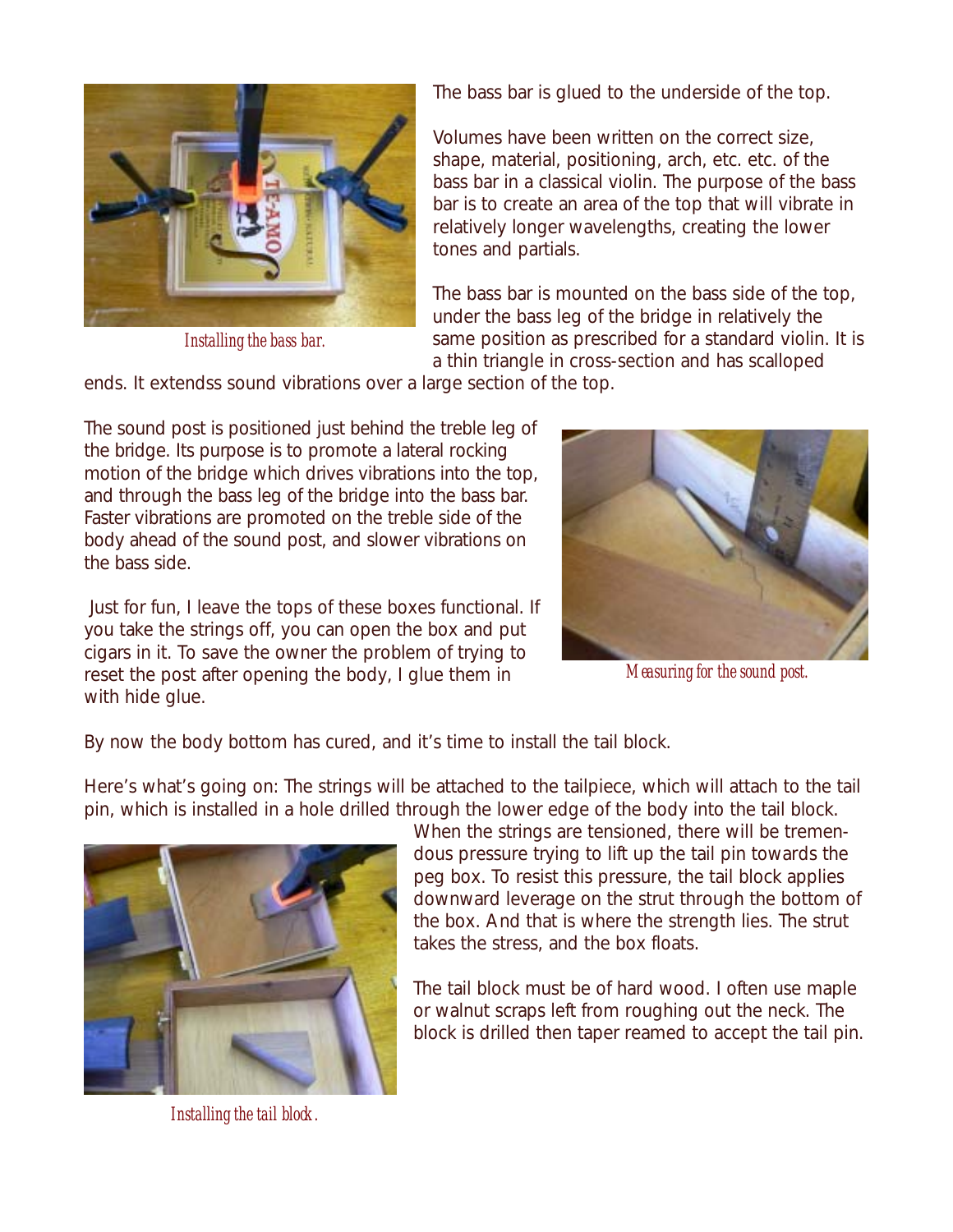

*Fitting the tuning pegs.*

Now it's time to fit the tuning peg s.

Hig h quality peg s and other fitting s are readily available from luthier supply companies. In the early days, all of these would have been made by hand. Today, we can easily control the diameter and taper of the pegs and peg box to ensure accurate tuning. I leave ample material for future service as the pegs or peg box wear. I use Hindersine paste as a peg dressing.

It is important that the fing erboard be straight and have a consistent curve. At this point, I dress the fing erboard, using a sanding block and my reference gauges.

I have made a number of simple gauges for laying out and setting up fiddles. The simple stick shown is used during several stages of construction of each instrument. It is marked to fix the position of the nut (upper bridge), fingerboard,

bridg e, and the end of the body.

Also shown is a simple block of wood cut in the shape of the bridg e. I use this to anticipate the position of the string s relative to the fing erboard and body.

At this stage I get a clear message whether this fiddle will "work" or not. I hope I haven't waited until now to fig ure that out!



*Checking the string path and bridge position.*

Next the nut (upper bridge) must be shaped and fitted. I usually leave this a little high, since I

can easily remove material later, but cannot add any. The nut is held on with hide glue, so it can be easily popped off and replaced if necessary.



*Fitting the nut.*

Here is where I start noticing all the little sanding marks I haven't polished off. So begins a frantic effort to smooth the wood prior to finishing. I can't help it...I can hardly wait to see what this one will sound like.

I like to use tung oil as a finish, wiped on with a rag. This allows the natural beauty of the wood to show. It also doesn't leave any brush marks or dust spots. The final finish is a subdued satin texture which suits me fine.

This finish can be easily maintained with non-silicone furniture polish. If necessary, the owner can wipe on an additional coating of tung oil to renew the finish and hide scratches.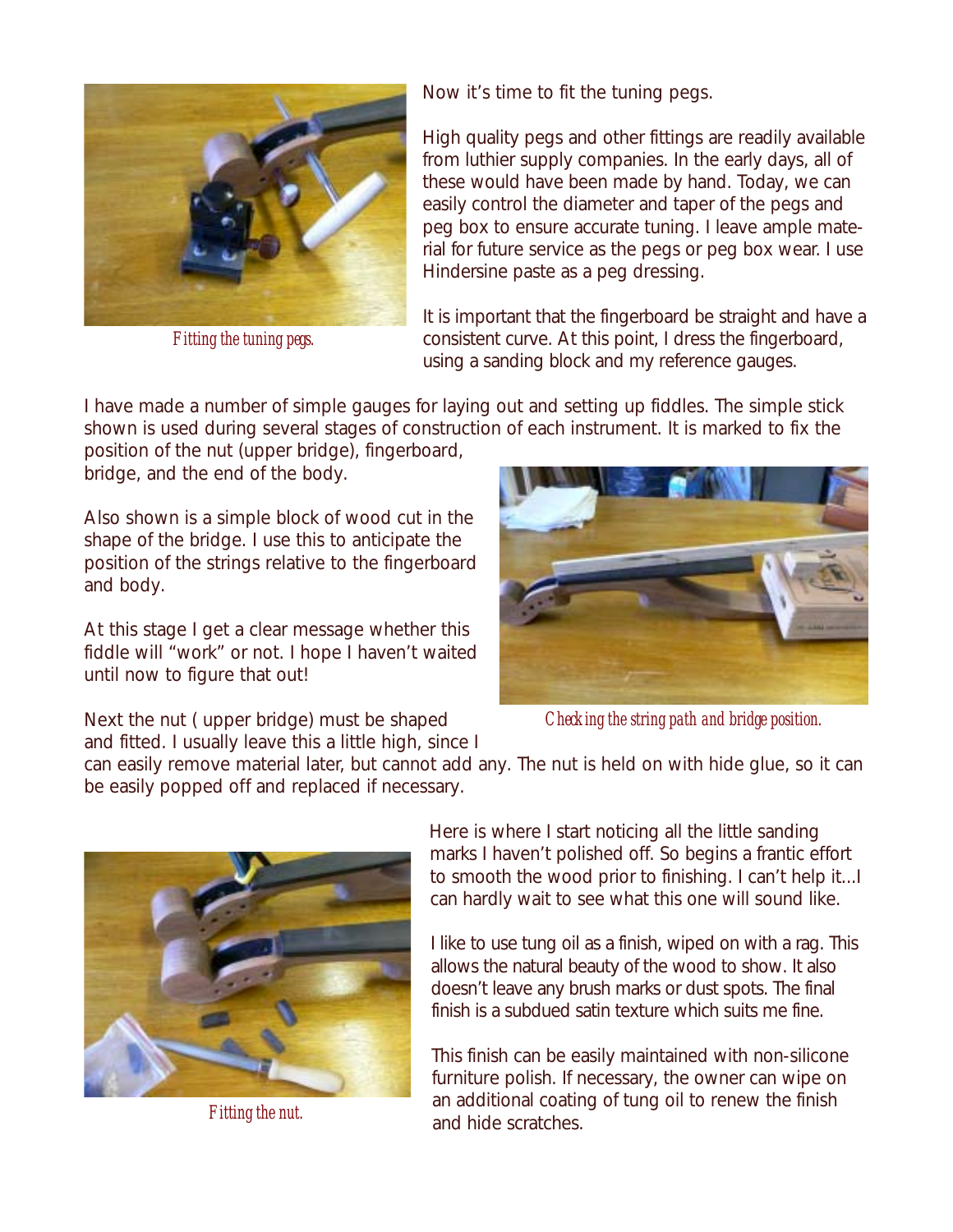Truth or consequences! The bridge is measured and cut. The tailpiece is set up with fine tuners. The tail gut is installed in the tailpiece. The string s are put on.

I usually tension the string s only moderately and let the whole thing set over nig ht. There are a lot of new parts that have to get used to each other.

In the morning, I tune that baby up and g o at it. Those first double stops and poorly played tunes of which I am capable are very g ratifying to me.

I am a very poor violin player. I have been playing since 5th g rade, and



*Bridge, strings and tailpiece are installed.*

clearly understand that others have more talent than me. However, I am in love with musical instruments. I know enough about playing to understand how these things are supposed to work. I will never thrill the crowd with my playing. If one of my instruments in the hands of a talented player does so, my task will have been worth while.

A NOTE on chin and shoulder rests: Althoug h not shown in this booklet, each instrument is fitted with a chin rest. Shoulder rests are also available.

A NOTE on 5 string instruments: The 5th string is a "C" a fourth below the standard violin "G". I use fractional sized viola string sets with a standard violin "E" string. In addition to extending the instrument's range, this allows the player to play favorite "G" and "D" licks in the key of "C" in first position.



Here are some instruments I have made recently.